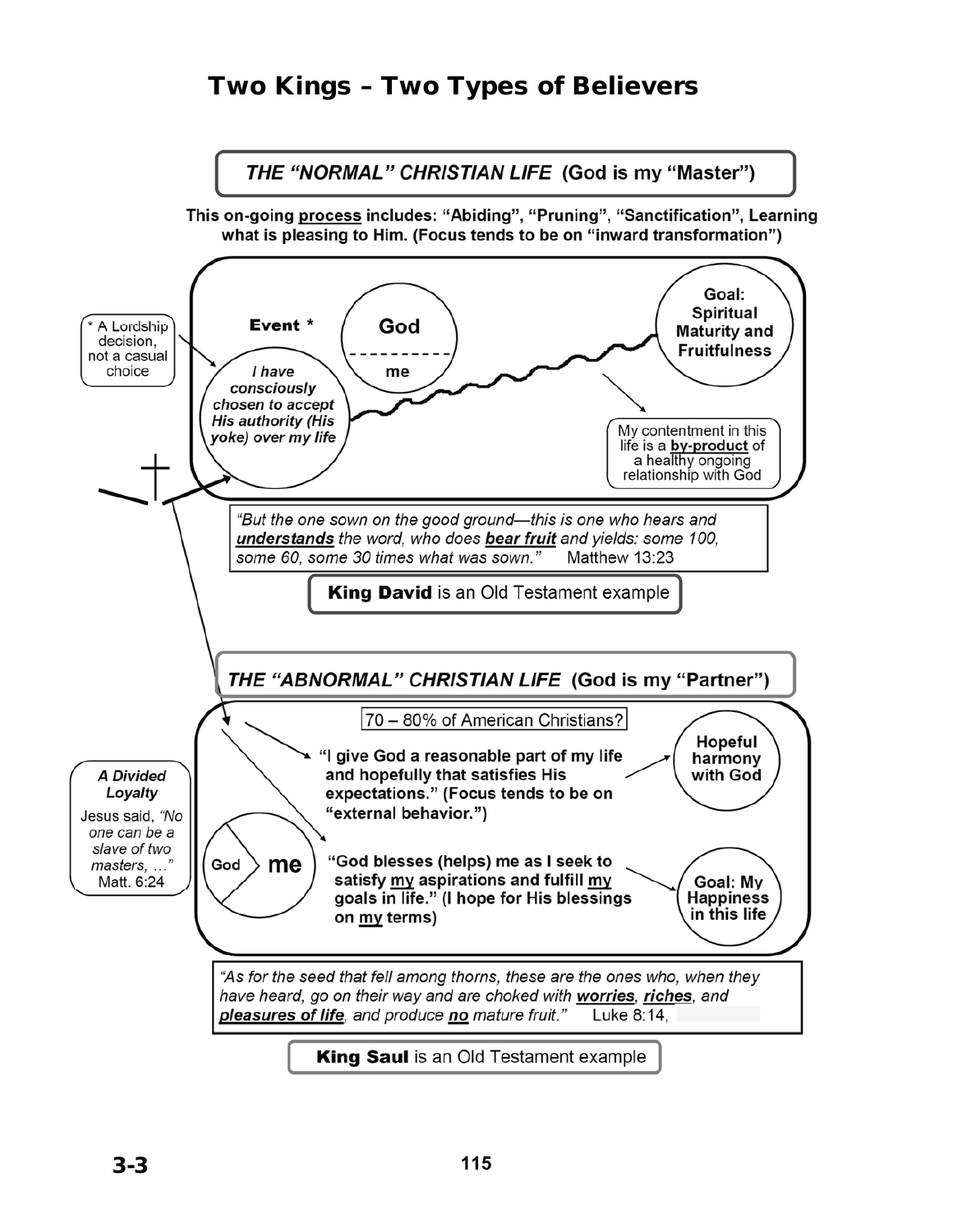# The Purpose of This Lesson Is:

- To contrast a "God-dependent" disposition with a "self-dependent" disposition (see Proverbs 3:5-6).
- To change the focus of attention from "outward behavior" to "inward transformation". (Romans 12:1-2)
- 1. The main difference between the two types of believers, is that of the **disposition** toward the authority (Lordship) of Jesus in a Christian's life.
- 2. Many Christians perceive their spiritual life as having a divided authority, that is, with God governing in some areas, while the Christian has authority over other areas; and that it is the Christian's right, or privilege, to decide over which areas God should exercise authority. A problem arises because Jesus stated clearly that there can only be **one** master in a Christian's life. (Matt. 6:24)
- 3. A believer, unless taught otherwise, will have a natural tendency to assume authority over the main areas of their life, while granting to God authority over limited "spiritual" areas.
- 4. Many believers think that the relinquishing of authority over their life (accepting His yoke) is a long process rather than a **one-time** conscious choice. The problem with presenting Lordship as a process is that it results in the Christian, often unknowingly, assuming that their own priorities have a rightful place of supremacy over God's priorities. There is a long-term daily aspect of surrender, just as marriage partners need to daily reinforce their initial covenant and vows.
- 5. During the spiritual mentoring process, the mentor needs to discern how the mentee (apprentice) perceives God's authority over his/her life. Christians who have acknowledged Christ's Lordship over their life will often be able to identify the approximate time and circumstances surrounding that **event**. The reason for this is that the choice to accept His rightful authority (His yoke) is **not** a casual decision.
- 6. As a Christian I need to understand that God's stated ownership is an **absolute**, which is not at all dependent on my acceptance or acknowledgment of it. An acceptance or acknowledgment of what God says is truth simply removes a major obstacle to Him using and blessing me in the way He desires. To reject His Lordship is to usurp authority that is not mine. Jesus asked, *"Why do you call Me 'Lord, Lord,' and don't do the things I say?"* (Luke 6:46).
- 7. If I, as a Christian try to serve two masters (God and myself), I have a **divided loyalty** (double minded), attempting to satisfy God while at the same time perceiving God as someone who will help me achieve my goals and aspirations in this life.
- 8. King Saul is an Old Testament example of a believer who was unwilling to surrender his **will** to God, but rather chose to rely on his human understanding (self-dependence). In stark contrast King David is an example of a believer who accepted God's authority over his life. Obviously David was guilty of grave sins, yet God testifies of his disposition of submission in Acts 13:22.

King Saul's sins may not outwardly seem as grievous to man, yet God's disapproval is very evident, due to Saul's unwillingness to accept His authority.

#### **KING SAUL'S PROBLEM WAS ONE OF THE WILL (LORDSHIP), WHILE KING DAVID'S WAS ONE OF BEHAVIOR.**

- 9. I will either perceive myself as a servant to God, or I will perceive God as my helper/partner.
- **NOTE**: Maturity has to be factored in also. **A Christian may have made a lordship decision (and be surrendered, yet be immature.)**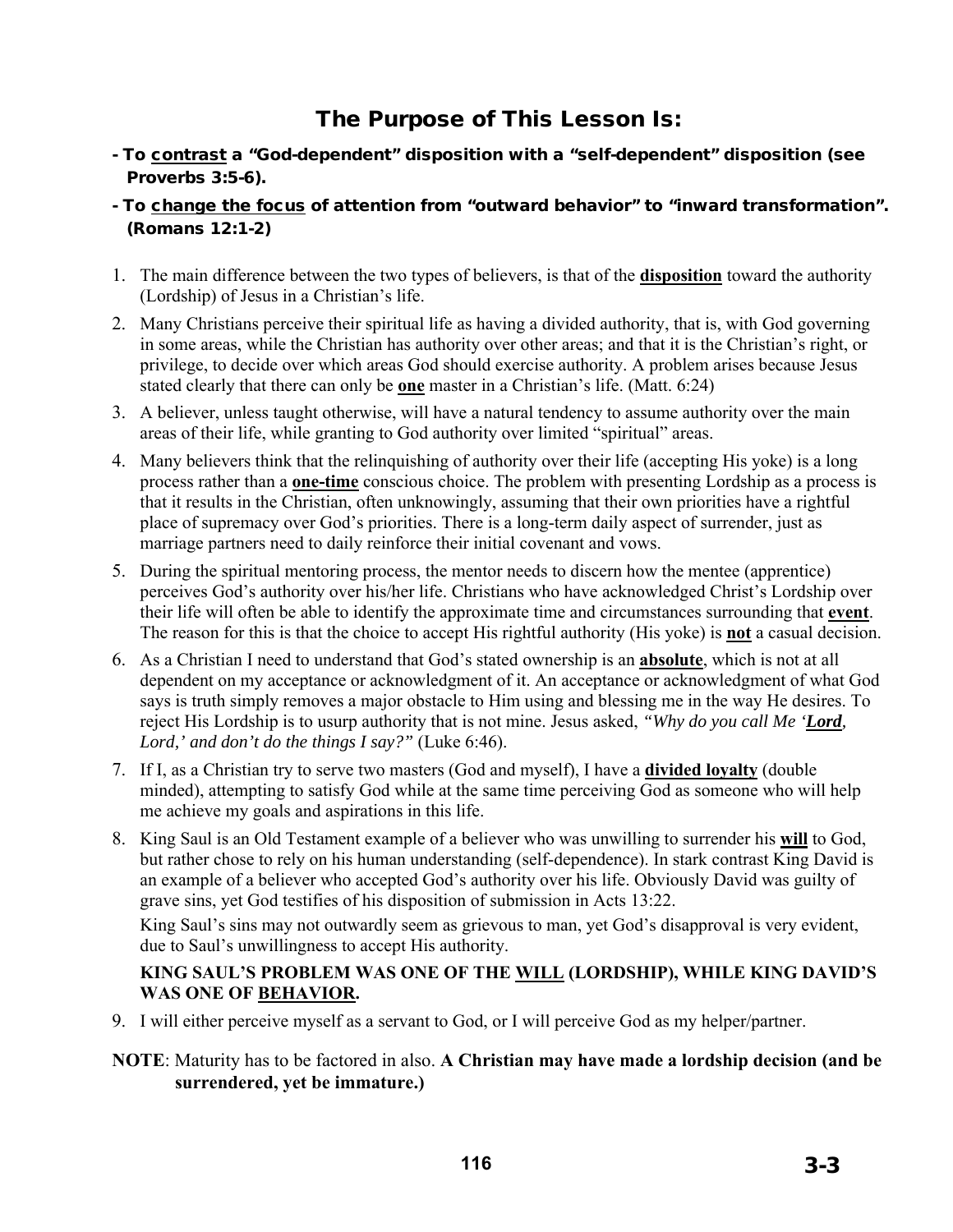## King Saul – A Self-Dependent Believer **(King Saul reigned for 40 years – Acts 13:21)**

Both kings were chosen by God, and God's presence was evident in both of them. Each was disobedient to God and each was confronted by a prophet of God. Their responses to God's spokesmen, Samuel and Nathan, reveal their **distinct heart dispositions** towards God. Man tends to look at outward appearance (easier to be misled), but God looks at the heart attitude (and is never misled). "*… Man does not see what the Lord sees, for man sees what is visible, but the Lord sees the heart."* (1 Sam. 16:7)

### 1. King Saul was chosen by God, and the Holy Spirit was evidenced in his life. (1 Sam. 9-10)

- 1 Samuel 9:17 When Samuel saw Saul, the LORD told him, "Here is the man I told you about; he will rule over My people."
- 1 Samuel 10:6-7 (*Samuel said*) The Spirit of the LORD will control you, you will prophesy with them, and you will be **transformed into a different person**. When these signs have happened to you, do whatever your circumstances require because **God is with you**.
- 1 Samuel 10:9-10 When Saul turned around to leave Samuel, **God changed his heart**, and all the signs came about that day. When Saul and his attendant arrived at Gibeah, a group of prophets met him. Then **the Spirit of God took control of him**, and he prophesied along with them.

## 2. King Saul's outward appearance was very attractive and acceptable to the people.

- 1 Samuel 9:2 He had a son named Saul, an **impressive** young man. There was **no one more impressive** among the Israelites than he. He stood a head taller than anyone else.
- 1 Samuel 10:22–24 … **he stood a head taller than anyone else**. Samuel said to all the people, "Do you see the one the LORD has chosen? There is **no one like him** among the entire population." …

### 3. King Saul was given a simple command: to wait for Samuel to come to offer the sacrifice to God.

1 Samuel 10:8 (*Samuel said*) "Afterward, go ahead of me to Gilgal. **I will come** to you to offer burnt offerings and to sacrifice fellowship offerings. **Wait** seven days **until I come** to you and show you what to do."

### **1 Samuel 13:8–14**

- :8 He waited seven days for the appointed time that Samuel had set, but Samuel didn't come to Gilgal, and the **troops were deserting** him.
- :9 So Saul said, "Bring me the burnt offering and the fellowship offerings." Then **he offered the burnt offering**.
- :10 Just as he finished offering the burnt offering, Samuel arrived. So Saul went out to greet him,
- :11 and Samuel asked, "What have you done?" Saul answered, "**When I saw** that the troops were deserting me **and** you didn't come within the appointed days **and** the Philistines were gathering at Michmash,"
- :12 **I thought**: The Philistines will now descend on me at Gilgal, and I haven't sought the LORD's favor. So I forced myself to offer the burnt offering."
- :13 Samuel said to Saul, "You have been **foolish**. You have **not kept** the command which the LORD your God gave you. It was at this time that the LORD would have permanently established your reign over Israel,"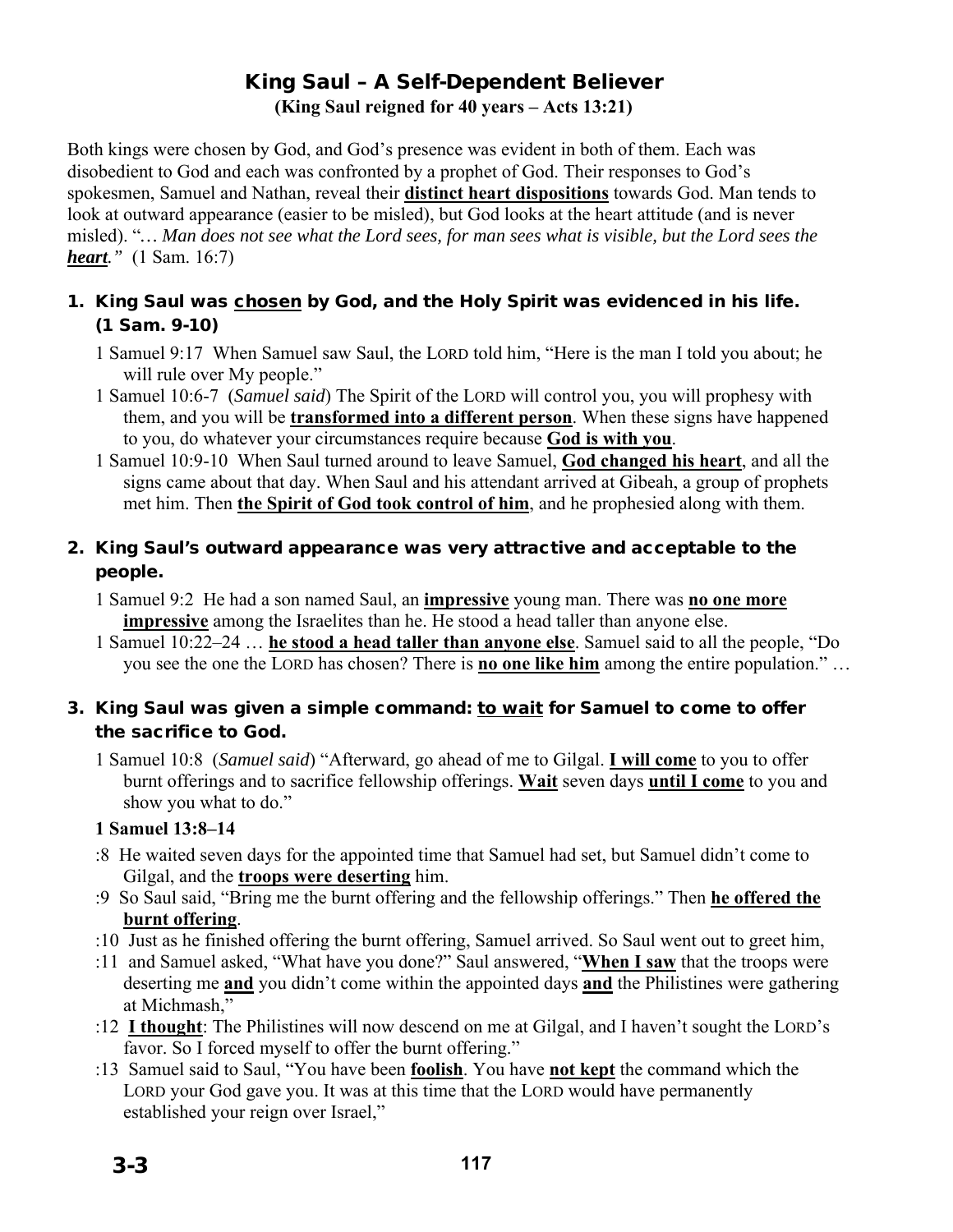- :14 "but **now your reign will not endure**. The LORD has found **a man loyal to Him**, and the LORD has appointed him as ruler over His people, **because you have not done** what the LORD commanded."
- **Note:** On the seventh day, the day Samuel was to arrive, Saul decided he could wait no longer and unlawfully took on himself the priestly responsibility of offering community sacrifice. (See Leviticus 6:8-13)

#### 4. King Saul was given another command, but disobeyed again and was confronted by Samuel. (1 Sam. 15:1-35)

- :1-3 Samuel told Saul, …"This is what the LORD of Hosts says, … Now go and attack the Amalekites and **completely destroy everything** they have. **Do not spare them**. Kill men and women, children and infants, oxen and sheep, camels and donkeys."
- :4-7… Saul came to the city of Amalek and set up an ambush in the wadi.… Saul struck down the Amalekites.

#### a. Saul once again chose to follow his own reasoning rather than follow instructions that didn't seem to concur with his human understanding.

:8-9 He captured Agag king of Amalek alive, but he completely destroyed all the rest of the people with the sword. **Saul and the troops spared Agag**, and the **best of** the sheep, cattle, and **choice animals**, as well as the **young rams** and the **best of everything** else. They were **not willing** to destroy them, but they did destroy all the **worthless** and **unwanted** things.

**Question?** What was wrong with Saul's reasoning?

#### b. Saul was more concerned about the approval of men than the approval of God.

:10-12 Then the word of the LORD came to Samuel, … "**Saul … has not carried out** My instructions." … Early in the morning Samuel got up to confront Saul, but it was reported to Samuel, "Saul went to Carmel where **he set up a monument for himself**. Then he turned around and went down to Gilgal."

**Question?** What is the purpose of a monument? Why was he not repentant and responsive to the Lord?

#### c. When confronted by Samuel, Saul defends his reasoning.

- :13-15 When Samuel came to him, Saul said, "May the LORD bless you. **I have carried out the LORD's instructions**." Samuel replied, "Then what is this sound of sheep and cattle I hear?" Saul answered, "**The troops** brought them from the Amalekites and spared the **best** sheep and cattle in order **to offer a sacrifice** to the LORD **your** God, but the rest **we** destroyed."
- :16-19 "Stop!" exclaimed Samuel. "Let me tell you what the LORD said to me last night." "Tell me," he replied. Samuel continued, "Although you once considered yourself unimportant, have you not become the leader of the tribes of Israel? The LORD anointed you king over Israel and then sent you on a mission and said: 'Go and completely destroy the sinful Amalekites. Fight against them until you have annihilated them.' So **why didn't you obey** the LORD? Why did you rush on the plunder and do what was **evil** in the LORD's sight?"
- :20-21 "But **I did obey** the LORD!" Saul answered. "I went on the mission the LORD gave me: I brought back Agag, king of Amalek, and I completely destroyed the Amalekites. **The troops**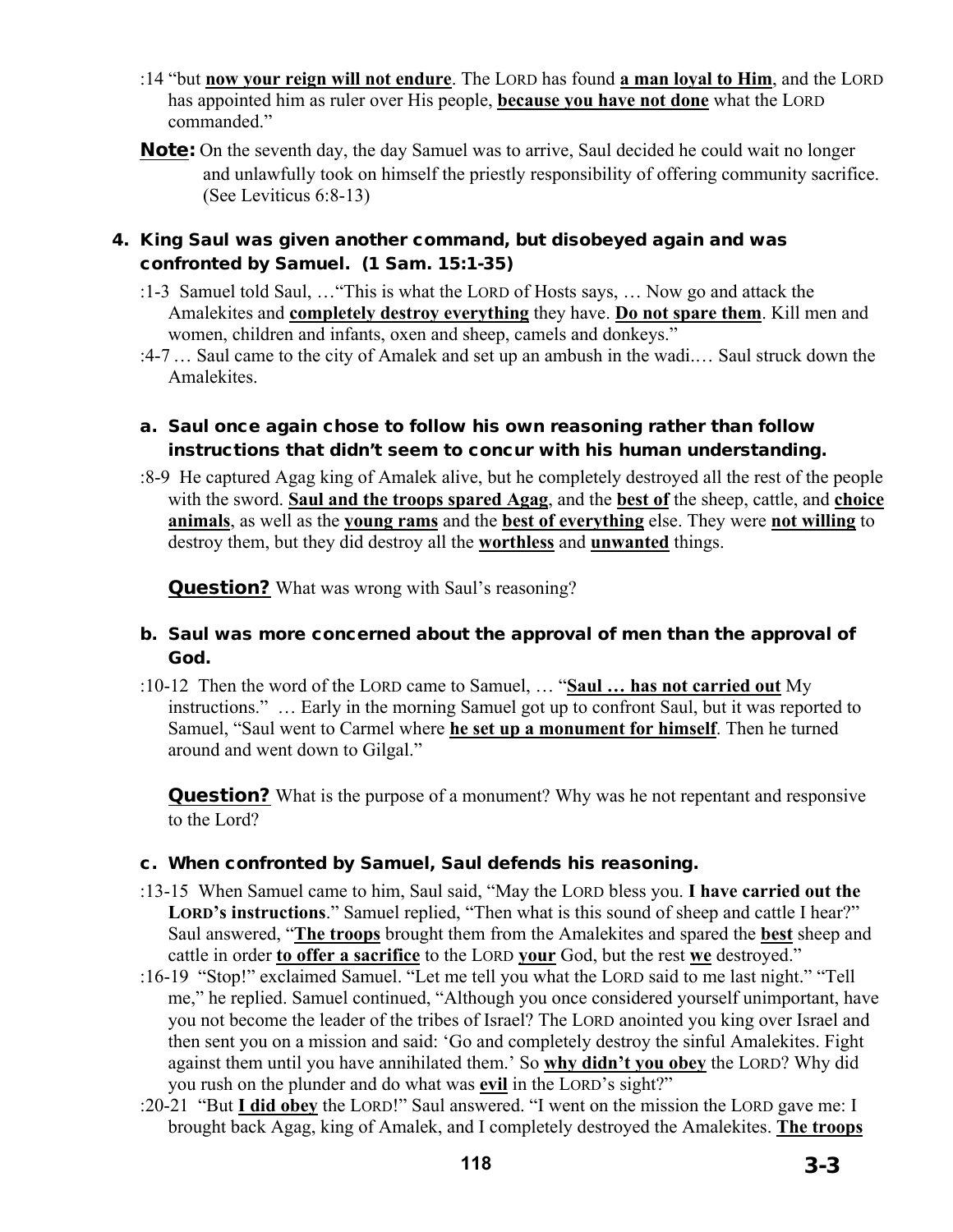took sheep and cattle from the plunder—**the best** of what was set apart for destruction—**to sacrifice** to the LORD **your** God at Gilgal."

:22-23 Then Samuel said: "Does the LORD take pleasure in burnt offerings and sacrifices as much as in obeying the LORD? Look: **to obey** is better than sacrifice, **to pay attention** is better than the fat of rams. For **rebellion** is like the sin of divination, and **defiance** is like wickedness and idolatry. Because **you have rejected** the word of the LORD, He has rejected you as king."

**Question?** What are the flaws in Saul's reasoning? How does God describe Saul's attitude?

## d. Saul finally acknowledges his sin, but is still focused on men's approval, rather than God's approval.

- :24-25 Saul answered Samuel, "**I have sinned**. I have transgressed the LORD's command and your words. **Because I was afraid of the people**, I obeyed them. Now therefore, please forgive my sin and return with me so I can worship the LORD."
- :26-29 Samuel replied to Saul, "I will not return with you. Because you **rejected** the word of the LORD, the LORD has rejected you from being king over Israel." When Samuel turned to go, Saul grabbed the hem of his robe, and it tore. Samuel said to him, "The LORD has torn the kingship of Israel away from you today and has given it to your neighbor who is better than you…"
- :30-35 Saul said, "**I have sinned**. Please **honor me** now **before the elders** of my people and **before Israel**. Come back with me so I can bow in worship to the LORD **your** God." Then Samuel went back, following Saul, and Saul bowed down to the LORD… Samuel went to Ramah.

## e. God tells us why Saul died. (also read 1 Samuel 28:19)

1 Chronicles 10:13-14 Saul died **for his unfaithfulness** to the LORD because he did not keep the LORD's word. **He even consulted a medium for guidance**, **but he did not inquire of the**  LORD. So the LORD put him to death and turned the kingdom over to David son of Jesse. ...

# King David – A God-Dependent Believer

**(King David reigned for 40 years – 2 Sam. 5:4-5)** 

## 1. King David was chosen by God, prepared by God, and blessed by God. David was a "spiritual" believer, who had a passion for the Lord.

- 1 Sam. 16:1 The LORD said to Samuel, "How long are you going to mourn for Saul, since I have rejected him as king over Israel? Fill your horn with oil and go. I am sending you to Jesse of Bethlehem because **I have selected a king** from his sons."
- 1 Sam. 16:13 So Samuel took the horn of oil, anointed him in the presence of his brothers, and **the Spirit of the LORD took control of David from that day forward**…
- 1 Sam. 16:18 One of the young men answered, "I have seen a son of Jesse of Bethlehem who knows how to play the lyre. He is also a valiant man, a warrior, eloquent, handsome, and **the LORD is with him**."
- 1 Sam. 18:14 … and (*David*) continued to be successful in all his activities **because the LORD was with him**.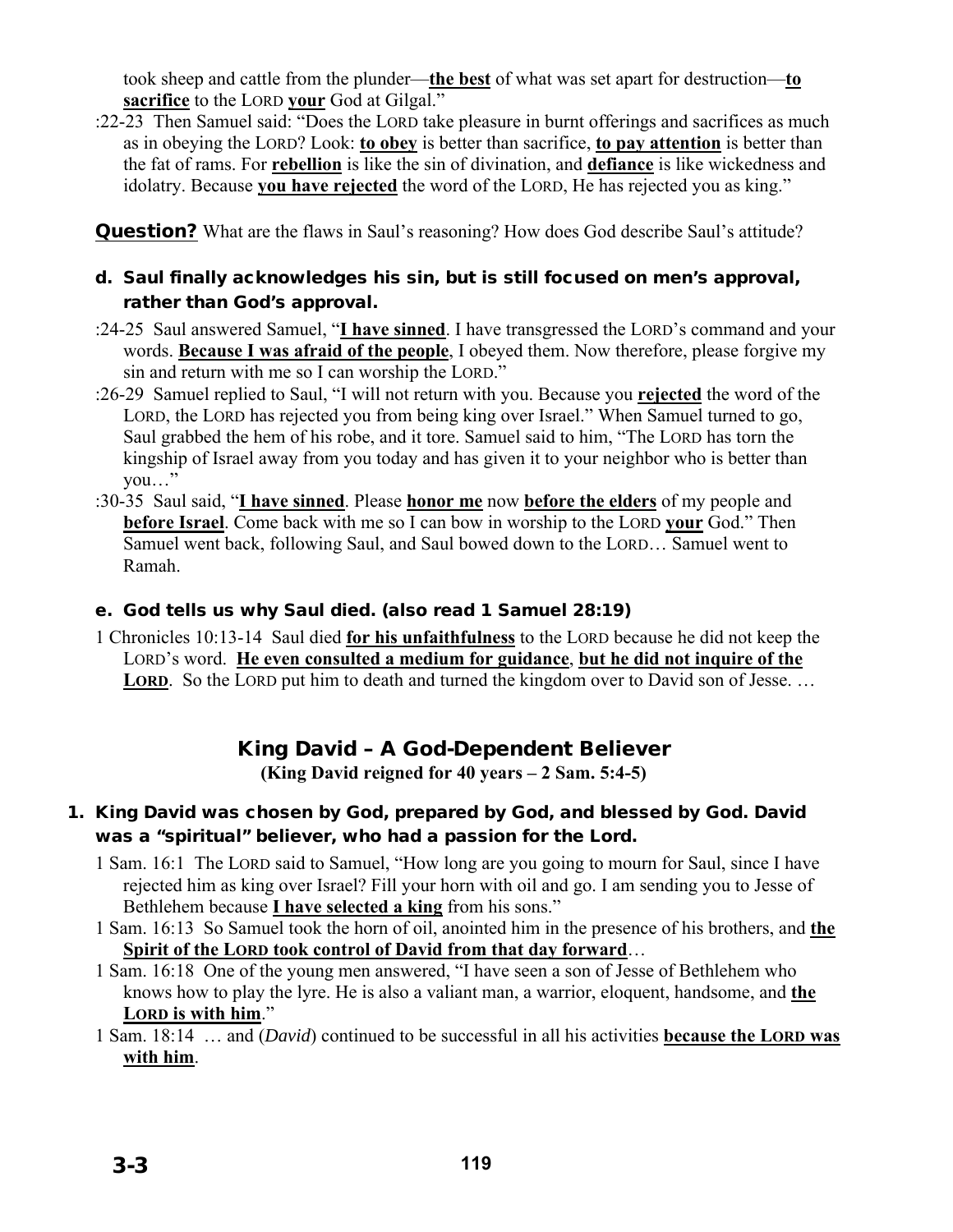- Psalm 34:1–14 (*David wrote*) **I will praise the LORD at all times**; **His praise will always be on my lips**. **I will boast in the LORD**; the humble will hear and be glad. Proclaim Yahweh's greatness with me; **let us exalt His name together**. ... Taste and see that the LORD is good. How happy is the man who takes refuge in Him! You who are His holy ones, fear Yahweh, … Come, children, **listen to me**; **I will teach you the fear of the LORD**.
- Psalm 63:1–8 (*David wrote*) God, You are my God; **I eagerly seek You**. **I thirst for You**; **my body faints for You** in a land that is dry, desolate, and without water. So **I gaze on You** in the sanctuary to see Your strength and Your glory. **My lips will glorify You** because **Your faithful love is better than life**. So **I will praise You as long as I live**; at Your name, I will lift up my hands. **You satisfy me** as with rich food; my mouth will praise You with joyful lips. When I think of You as I lie on my bed, **I meditate on You** during the night watches because You are my helper; I will rejoice in the shadow of Your wings. **I follow close to You**; Your right hand holds on to me.

## 2. However, David offended God and lived out of fellowship with Him for a period of months. (2 Samuel 11 and 24)

### **2 Samuel 11:1-27**

- :1 In the spring when kings march out to war, ... David remained in Jerusalem.
- :2–5 One evening David got up from his bed and strolled around on the roof of the palace. From the roof he **saw** a woman bathing—a very beautiful woman. So David sent someone **to inquire** about her, and he reported, "This is Bathsheba, daughter of Eliam and wife of Uriah the Hittite." David sent messengers to **get her**, and when she came to him, he **slept with** her. … The woman conceived and sent word to inform David: "I am pregnant."
- :6–13 David sent orders to Joab: "Send me Uriah the Hittite." When Uriah came to him, … he said to Uriah, "Go down to your house and wash your feet." So Uriah left the palace, and a gift from the king followed him. But Uriah … did not go down to his house. … So Uriah stayed in Jerusalem that day and the next. Then David invited Uriah to eat and drink with him, and David got him drunk. …but he did not go home.
- :14–25 The next morning David wrote a letter to Joab and sent it with Uriah. In the letter he wrote: Put Uriah at the front of the fiercest fighting, then withdraw from him **so that he is struck down and dies**… **Uriah the Hittite also died**. Joab sent someone to report to David all the details of the battle. …The messenger reported to David, "... Your servant Uriah the Hittite is also dead." David told the messenger, "Say this to Joab: '… the sword devours all alike.'
- :26–27 … David had her brought to his house. She became his wife and bore him a son. However, the LORD considered what David had done to be **evil**.

#### a. As Samuel had confronted Saul, the prophet Nathan confronted David.

- 2 Samuel 12:1–4 So the LORD sent Nathan to David. When he arrived, he said to him: "There were two men in a certain city, one rich and the other poor. The rich man had a large number of sheep and cattle, but the poor man had nothing except one small ewe lamb that he had bought. He raised it, and it grew up, living with him and his children. It shared his meager food and drank from his cup; it slept in his arms, and it was like a daughter to him. Now a traveler came to the rich man, but the rich man could not bring himself to take one of his own sheep or cattle to prepare for the traveler who had come to him. Instead, he took the poor man's lamb and prepared it for his guest."
- :5–6 David was infuriated with the man and said to Nathan: "As the LORD lives, the man who did this deserves to die!"